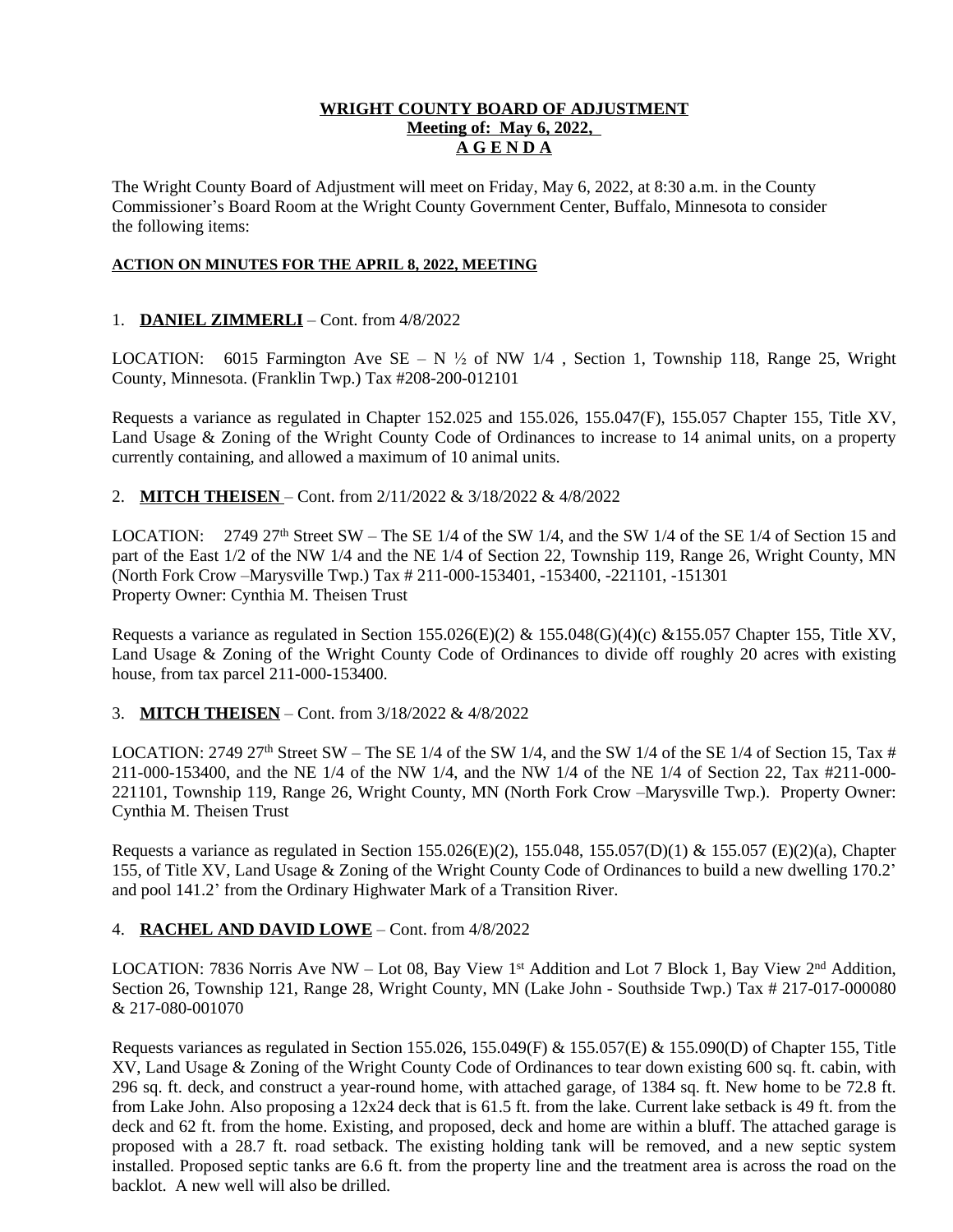### 5. **DONALD KUNELIUS**– New Item

LOCATION: 7796 Norris Ave NW, Lot 15 and part of lot 16 of Bayview 1<sup>st</sup> Addition, Section 26, Township 121, Range 28, Wright County, MN (Southside Twp.) Tax # 217-017-000150 & 217-080-001130. Property Owners: Donald J. Kunelius & Susan J. Kunelius

Requests variances as regulated in Section 155.026 & 155.057(E)(1) of Chapter 155, Title XV, Land Usage & Zoning of the Wright County Code of Ordinances to add a 333 sq. ft. addition and 102 sq. ft. open porch that is proposed at 59.2 ft. from the OHWL. Existing house is 50.7 ft. from the OHWL of Lake John. Small deck to be removed. Lakeside property is 19293 sq. ft. Proposed building coverage of 12.1% and impervious of 17.6%.

# 6. **TIMOTHY KINSKY** – Cont. from 3/8/2022

LOCATION: 4406 Fillmore Ave NW – Lot 40, Ramsey Lake Heights, Section 07, Township 120, Range 26, Wright County, MN (Ramsey – Maple Lake Twp.) Tax # 210-024-000400

Requests variances as regulated in Section 155.008(B), 155.026, 155.049(F)(3) & 155.057(E) of Chapter 155, Title XV, Land Usage & Zoning of the Wright County Code of Ordinances and allow the construction of a 13' x 22' single-story addition with storage underneath and livable space above along with a 21' x 6' single-story addition with livable space above and crawl space below. The addition would be 9 ft from the north property line and 14.1 ft from the southern property line. Also proposed is replacement of the existing 16' x 20' deck. Proposal increases the living space of an existing structure that is nonconforming to the side setback.

### 7. **DONALD CHRISTIANSON** – New Item

LOCATION: 4572 Fillmore Ave NW, Lot 55 of Ramsey Lake Heights, Section 07, Township 120, Range 26, Wright County, MN (Maple Lake Twp.) Tax # 210-024-000550. Property Owners: Donald R. Christianson

Requests a variance as regulated in section 155.026, 155.049(F)(2)(a), & 155.026(F)(3) of Chapter 155, Title XV, Land Usage & Zoning of the Wright County Code of Ordinances to allow the construction of a 20' x 22' (440 sq. ft.) garage that would be 47.16 ft. from the center of Fillmore Ave NW and 5 ft. from the side lot line.

### 8. **GARY GOENNER**– New Item

LOCATION: 12025 Grant Ave NW, KLEMZ ADDN Lot-004 LTS 4,5,OUTLOT B & OUTLOT C of Section 36, Township 122, Range 27, Wright County, MN (Clearwater Twp.) Tax # 204-120-000040. Property Owners: Gary L. Goenner & Anita C Goenner

Requests a variance as regulated in section 155.026, 155.049(F)(2)(a), & 155.057(E)(1) of Chapter 155, Title XV, Land Usage & Zoning of the Wright County Code of Ordinances to allow a 20' x 36' (451 sq. ft.) addition to the home that would be 30.8 ft. from the center of Grant Ave NW and approximately 70 ft. from the ordinary high water line of Sugar Lake.

### 9. **CRAIG BJORKLUND** – New Item

LOCATION: xxxx & 5586 Quinlar Ave NW – Part of Government Lot 2 and of Section 5, Township 120, Range 28, Wright County, Minnesota. (W. Sylvia - French Lake Twp.) Tax #209-000-051224 & 209-013-002060.

Requests a variance as regulated in section 155.026 & 155.049(F)(2) of Chapter 155, Title XV, Land Usage & Zoning of the Wright County Code of Ordinances to allow a 40 ft. x 60 ft. (2,400 sq. ft.) shed that would be 52.6 ft. from the center of Quinlar Ave NW.